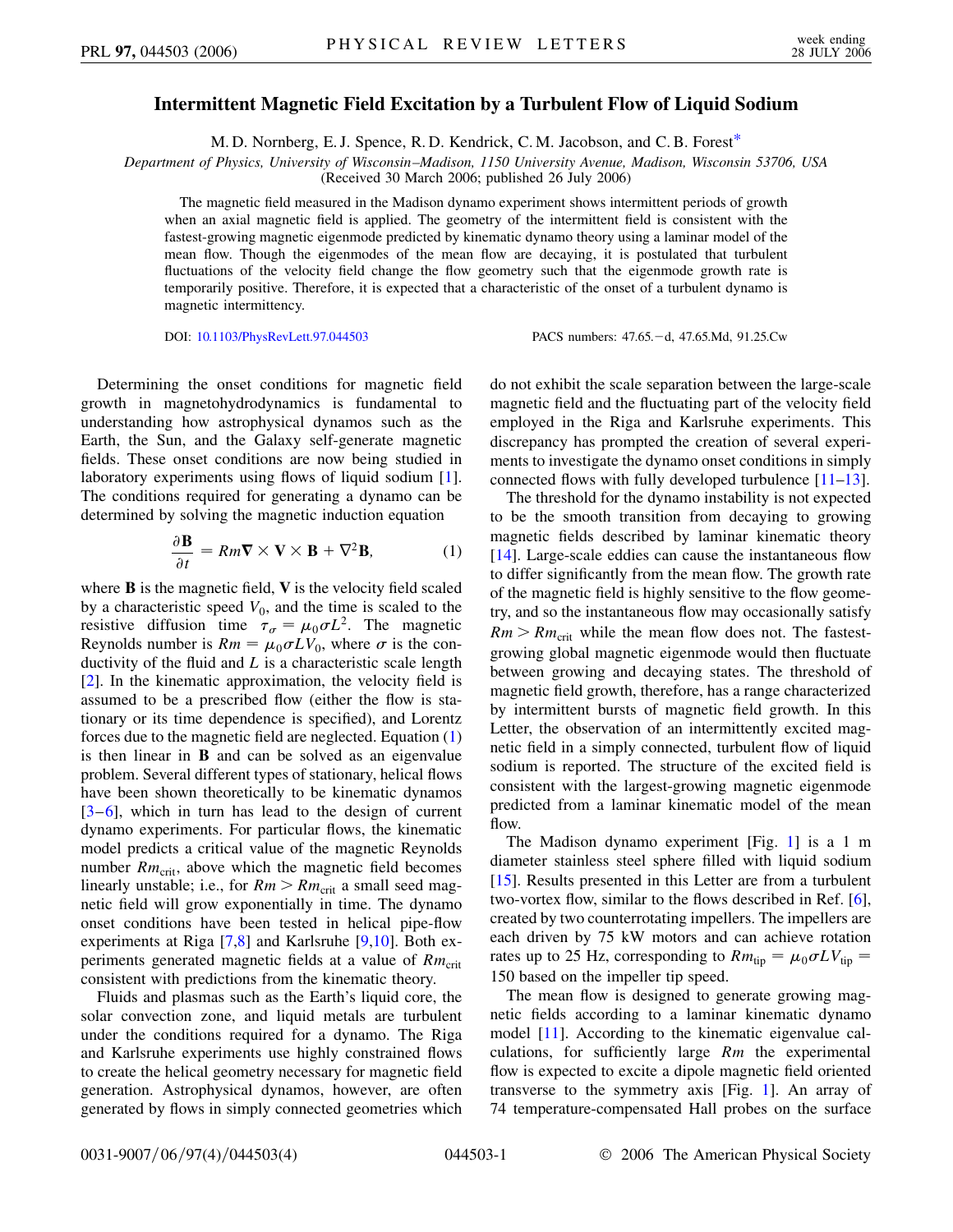<span id="page-1-0"></span>

FIG. 1 (color online). A schematic of the Madison dynamo experiment with superimposed magnetic field lines of the theoretically predicted dominant magnetic eigenmode.

of the sphere provides measurements of the instantaneous multipole structure of the magnetic field induced by currents in the liquid sodium. The Hall probes are capable of resolving changes in the magnetic field down to 0.3 G with a maximum range of  $\pm 170$  G. A pair of magnetic field coils coaxial with the axis of rotation are used to apply a nearly uniform 50 G axial field. This seed field brings the field induced by the flow above the noise level of the Hall probes. The applied field is sufficiently small that the strength of the Lorentz force is about 1% of the fluid inertial forces.

The velocity field of an identical-scale water model of the experiment is measured using laser Doppler velocimetry (LDV) [\[15\]](#page-3-12). The velocity measurements have Gaussian probability distribution functions (PDFs) [Fig.  $2(a)$ ] as expected from a stationary turbulent flow according to the central limit theorem [[16](#page-3-13)]. The magnetic fluctuations measured near the axis of symmetry of the sodium experiment also have Gaussian distributions [Fig. [2\(b\)\]](#page-1-1). In addition to these normally distributed fluctuations, there are



<span id="page-1-1"></span>FIG. 2. (a) PDF constructed from LDV measurements of  $v_{\phi}$  in the water model of the experiment  $(+)$  with a Gaussian fit (dotted line). The difference between  $v_{\phi}$  and its mean is scaled to the standard deviation  $\sigma_V$ . (b) PDF constructed from  $B_r$  measurements in the sodium experiment near the equator (+) and near the symmetry axis  $(\Diamond)$  with a Gaussian fit (dotted line). The difference between  $B_r$  and its mean is scaled to the standard deviation  $\sigma_B$ .

intermittent, large-amplitude magnetic bursts observed on probes near the equator of the experiment. The magnetic field during a burst has the spatial structure expected from the least-damped magnetic eigenmode from kinematic theory [Fig. [3](#page-1-2)]. The orientation of the transverse dipole is random for each burst so that the time-averaged induced field is axisymmetric.

The bursts are ensemble averaged to determine typical characteristics. A burst is defined to occur when the energy in the transverse dipole field exceeds a certain threshold. For this analysis, the threshold is 50% of the maximum energy of the time series [Fig. [4\]](#page-2-0). This threshold is sufficiently small to capture a large number of bursts yet significantly larger than the mean energy (about 2 standard deviations above the mean energy for each time series). The bursts are averaged together, and the growth rate is determined by an exponential curve fit [Fig. [5](#page-2-1)]. The results for various impeller rotation rates are reported in Table [I.](#page-2-2) It should be noted that the strength of the fluctuations in the field is at most equal to the on-axis applied field strength of 50 G; hence, the Lorentz force due to the fluctuations is weak compared to inertial forces.

There are several possible mechanisms for the excitation of the transverse dipole field. Velocity field fluctuations are large, with  $\bar{V}/\langle V\rangle \approx 0.5$  as determined from LDV measurements. These large fluctuations cause the peak flow speed to vary, which can be interpreted as variation in *Rm*. Fluctuations at the largest scales can also cause changes in the shape of the flow leading to variation of  $Rm_{\text{crit}}$ . The statistics of the small-scale fluctuations could change, also contributing to variation of  $Rm_{\text{crit}}$ . If the kinetic helicity of the small-scale eddies becomes sufficiently strong, the net current generation could give rise to the observed magnetic field bursts [[17](#page-3-14),[18](#page-3-15)]. Regardless of scale, subtle changes in the flow can adjust the instability threshold.

To estimate the likelihood that the flow is self-exciting, the kinematic growth rate from the velocity field measured in the water experiment is calculated [Fig. [6](#page-2-3)]. The solid line shows the results of the calculation using the mean

<span id="page-1-2"></span>

FIG. 3 (color online). Contours of  $B_r(\theta, \phi)$  measured on the surface of the sphere. The applied field is subtracted from the measurements. This snapshot of the measured field corresponds to an induced dipole field transverse to the drive shaft axis.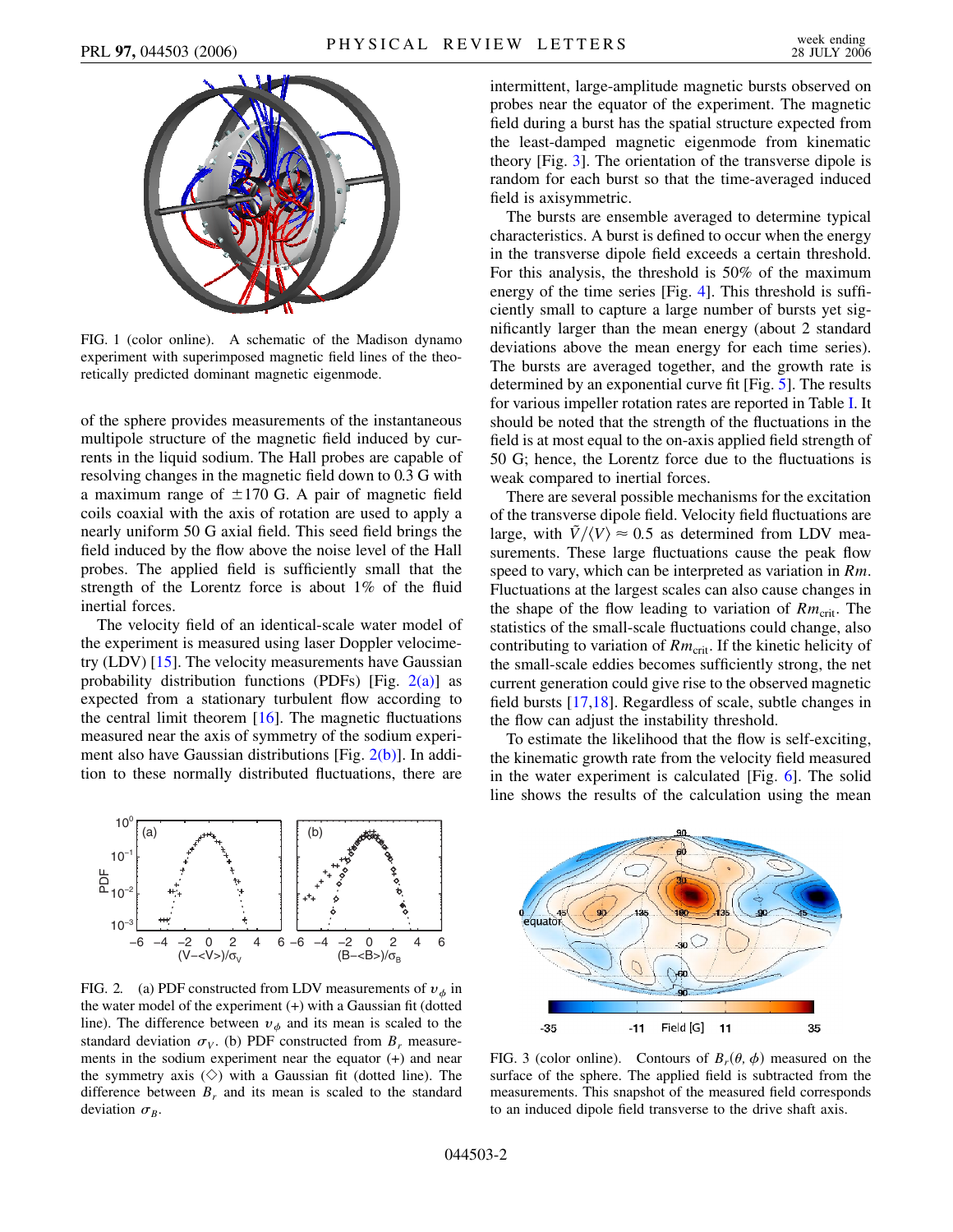<span id="page-2-0"></span>

FIG. 4. Time series of the energy in the transverse dipole field for an impeller rotation rate of 10 Hz. The diamonds mark the peak of a burst where the energy exceeds 50% of its maximum value.

flow, whereas the dashed line shows the growth rate calculated for an optimized flow geometry similar to and within the fluctuation levels of the measured flow  $[14]$  $[14]$ . The region between the growth rates of the mean and optimized flows indicates the range of possible eigenmode growth rates for an instantaneous realization of the flow and the resulting variation in  $Rm_{\text{crit}}$ .

The velocity fluctuations also contribute to variations in the instantaneous maximum speed of the flow, thereby creating a range of *Rm*. Probability distributions of *Rm* constructed from the measured velocity fluctuations for three different impeller rotation rates are plotted in Fig. [6.](#page-2-3) It is expected that a greater overlap of the PDF of *Rm* with the range of  $Rm_{\text{crit}}$  will result in magnetic field excitations with greater frequency and strength. The duration of each excitation is expected to decrease, since the correlation time of the velocity fluctuations scales as  $\tau_c \sim$  $\ell/V_e$  where  $\ell$  is the eddy scale length and  $V_e$  is the characteristic speed of the eddy. For example, LDV measurements from the water model give  $\tau_c = 80 \pm 20$  ms for the  $f_{\text{tip}} = 16.7$  Hz flow, consistent with eddies of size  $\ell =$ 0.25 m and speed  $V_\ell = 3 \text{ m/s}$ . The proportion of time that the magnetic field is bursting is estimated to be  $n_d = f_b \tau_b$ , where  $f_b$  is the average frequency of the bursts and  $\tau_b$  is the width of the conditionally averaged burst at half maxi-

<span id="page-2-1"></span>

FIG. 5. The ensemble average of bursts from three time series. The averaged burst is used to calculate the growth rate and burst width in Table [I](#page-2-2).

<span id="page-2-3"></span>

FIG. 6. Kinematic growth rate versus *Rm* for the mean flow measured in the water experiment (solid line) and an optimized flow (dashed line). The vertical lines identify  $Rm_{\text{crit}}$  for each case. The PDFs of *Rm* for flows with three different impeller rotation rates are shown to demonstrate the increasing overlap of the ranges of  $Rm$  and  $Rm_{\text{crit}}$ .

mum. The data in Table [I](#page-2-2) show that the proportion of time the flow is bursting stays relatively constant between 5% and 8%.

Table [I](#page-2-2) reveals that the standard deviation of the energy in the intermittent transverse dipole field is approximately equal to its mean value, a characteristic of a Poisson probability distribution [[19](#page-3-16)]. Assuming each excitation can be treated as a rare random event, the probability distribution of the magnetic field energy can be determined heuristically. The probability of measuring *n* bursts in time *t* is given by  $P(t) = (f_b t)^n e^{-f_b t}/n!$ , where  $f_b$  is the average rate of bursts. The average growth of the magnetic field over time *t* during a burst is  $\Delta B = B_0 e^{\lambda t}$ , where  $B_0$ is the average strength of the initial seed field. The resulting gain in the magnetic field energy per unit volume is  $\Delta E = \Delta B^2 / 2\mu_0 = (B_0^2 / 2\mu_0) \exp(2\lambda t)$ , and so  $t =$  $\log(\Delta E/E_0)/2\lambda$ , where  $E_0 = B_0^2/2\mu_0$ . Substituting the time in terms of  $\Delta E$  into the Poisson distribution yields a log-Poisson distribution for the probability density of  $\Delta E$ :

$$
P(\Delta E) = \frac{1}{n!} \left[ \frac{f_b}{2\lambda} \ln \left( \frac{\Delta E}{E_0} \right) \right]^n e^{-(f_b/2\lambda) \ln(\Delta E/E_0)}.
$$
 (2)

<span id="page-2-2"></span>TABLE I. The magnetic Reynolds number *Rm* based on the maximum speed in measured flows, duration of the measurement *T*, number of bursts  $N_b$ , average burst rate  $f_b$ , burst width  $\tau_b$ , growth rate  $\lambda_b$ , estimate of the overall fraction of time the flow is bursting  $n_d$ , mean energy  $\langle E \rangle$ , and standard deviation of the energy  $\sigma_E$  as a function of the rotation rate of the impellers  $f_{\text{tip}}$ .

| $f_{\text{tip}}$ | $[Hz]$ $Rm$ | T   |    | f <sub>b</sub><br>$[s]$ $N_h$ $[s^{-1}]$ $[\%]$ $[s]$ $[s^{-1}]$ $[mJ]$ | $n_d$ | $\tau_h$ | $\lambda_h$   | $\langle E \rangle$           | $\sigma_F$<br>$\lceil mJ \rceil$ |
|------------------|-------------|-----|----|-------------------------------------------------------------------------|-------|----------|---------------|-------------------------------|----------------------------------|
| 3.3              | 14          |     |    | 300 5 0.017                                                             |       |          | 6.7 3.99 0.17 | $\mathfrak{D}_{\mathfrak{p}}$ | $\mathcal{D}_{\cdot}$            |
| 6.7              | 22          | 300 | 9  | 0.030                                                                   |       | 7.5 2.50 | 0.30          | 9                             | -8                               |
| 10.0             | 28          | 300 | 22 | 0.070                                                                   | 6.1   | 0.83     | 1.12          | 21                            | 20                               |
| 13.3             | 35          | 300 | 38 | $0.127$ 7.3 0.58                                                        |       |          | 1.62          | 48                            | 43                               |
| 16.7             | 42          | 300 | 37 | 0.123                                                                   | 6.3   | 0.51     | 2.22          | 78                            | 76                               |
| 20.0             | 49          | 100 | 15 | $0.150 \quad 5.4$                                                       |       | 0.36     | 2.93          | 111                           | 98                               |